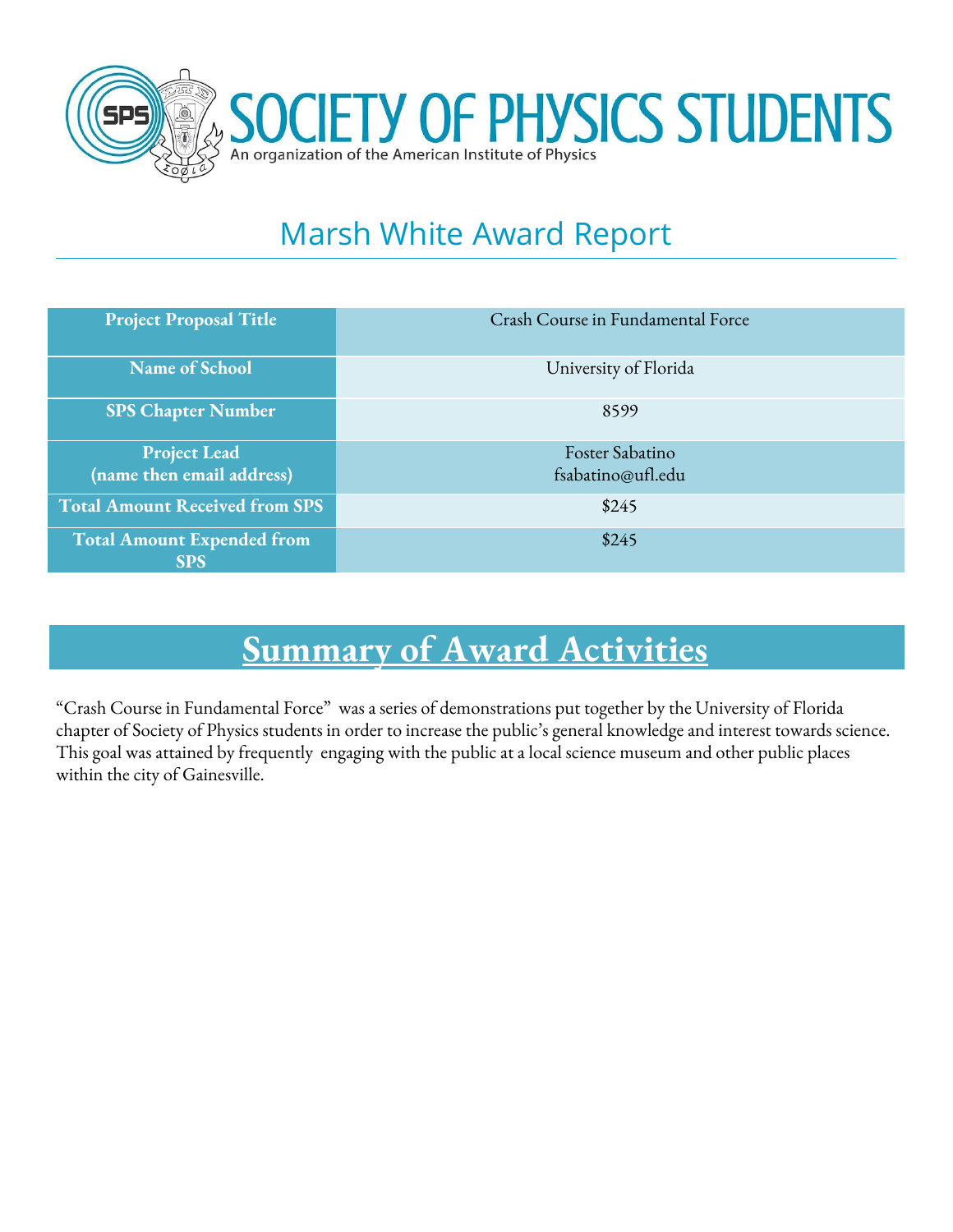## **Statement of Activity**

#### **Overview of Award Activity**

The project first started with the devoted members and officers of the UF chapter of SPS. Many of us would travel across town in order to find either new or reused miscellaneous items that we could use to create physics demonstrations. After creating said demonstrations we promoted the days we would be showing off the demonstrations. We performed said demonstrations across the city of Gainesville at local parks but especially at the local science museum.

When we presented the physics demos, we would attract masses of people. The members of our chapter would explain the demonstration and the underlying physical phenomena occurring in a way that was simple to understand and encapsulated the main idea of the demo.

The students and local families of Gainesville were our audience and every day we presented, we would interact with around 60 - 100 different individuals. This project worked especially well with the other activities of our SPS chapter. We are constantly in need of demos for various volunteering events and science outreach. Such an example is the International Day of Women and Girls in Science. Our SPS chapter and department heavily promoted a science day fair at a local park for this special day. After our chapter reached out to various science clubs on campus, we had around 7 different clubs attend and put on science demonstrations in their respective fields e.g. , chemistry, geology, biology. Using the physics demonstrations we had made, we were able to increase the public's interest in physics and the sciences in general. There aren't exact anecdotes, but many adults showed extreme fascination with the topics we were explaining. Many people would tell us how our demonstrations changed the way they look at certain phenomena and where it occurs in everyday life. After talking with many of the families who came to our demonstrations we knew we had achieved our goal of promoting interest in physics.

#### **Impact Assement: How the Project/Activity/Event Promoted Interest in Physics**

The demonstrations were deemed overall a success. The main goals of the demonstrations that were satisfactorily met were the following:

- a basic understanding of electromagnetic induction through the eddy pipe
- light dynamics through plastic diffraction glasses and the glass prism
- a demonstration of tension through beads self-propelled out of a mason jar
- a visualization of different modes of wave propagation by a Slinky
- a visualization of magnetic field lines by iron filings suspended above a magnet
- an introduction to the geometry of planetary orbits through a gravity well demo
- an introduction to chaos through a multi-armed pendulum
- brief overview of pressure through the vacuum jar

The general results of the activity was positive feedback from the participants. Kids enjoyed exploring and learning from the demos, parents also enjoyed primers on the relevant physics.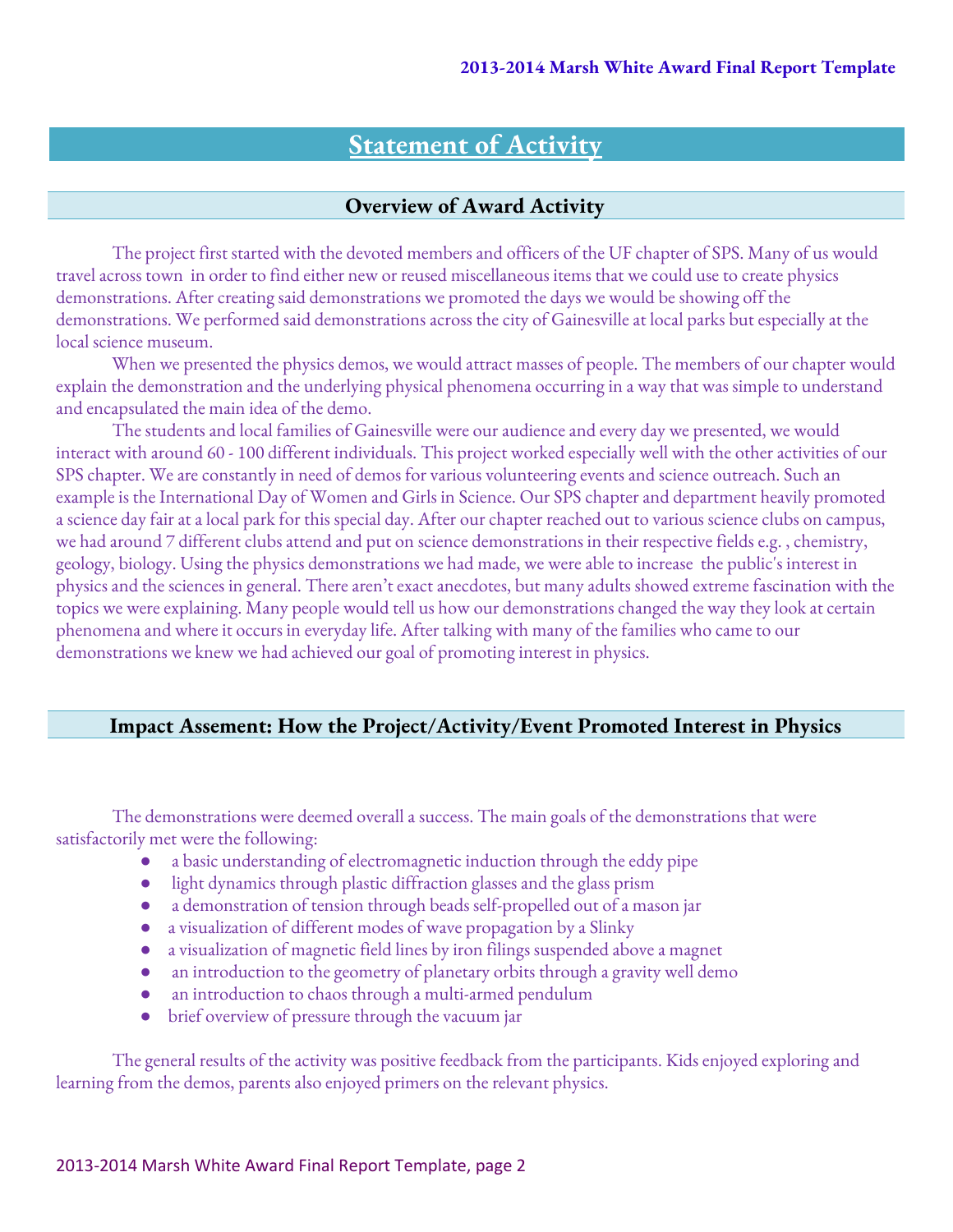#### **2013-2014 Marsh White Award Final Report Template**

To assess our performance we originally intended to use a small survey to gauge how many people were attending our presentations and also to see how impactful our presentation was for each individual. We quickly found out that having discussions either one on one or in a small group was a much better way to assess our performance. Additionally, we had physics professors, physics majors, and non - physics majors attend our presentations. When speaking with each of these groups we found that our demonstrations were an overall success. We were able to convey exciting and accurate information in a way that the general public could understand.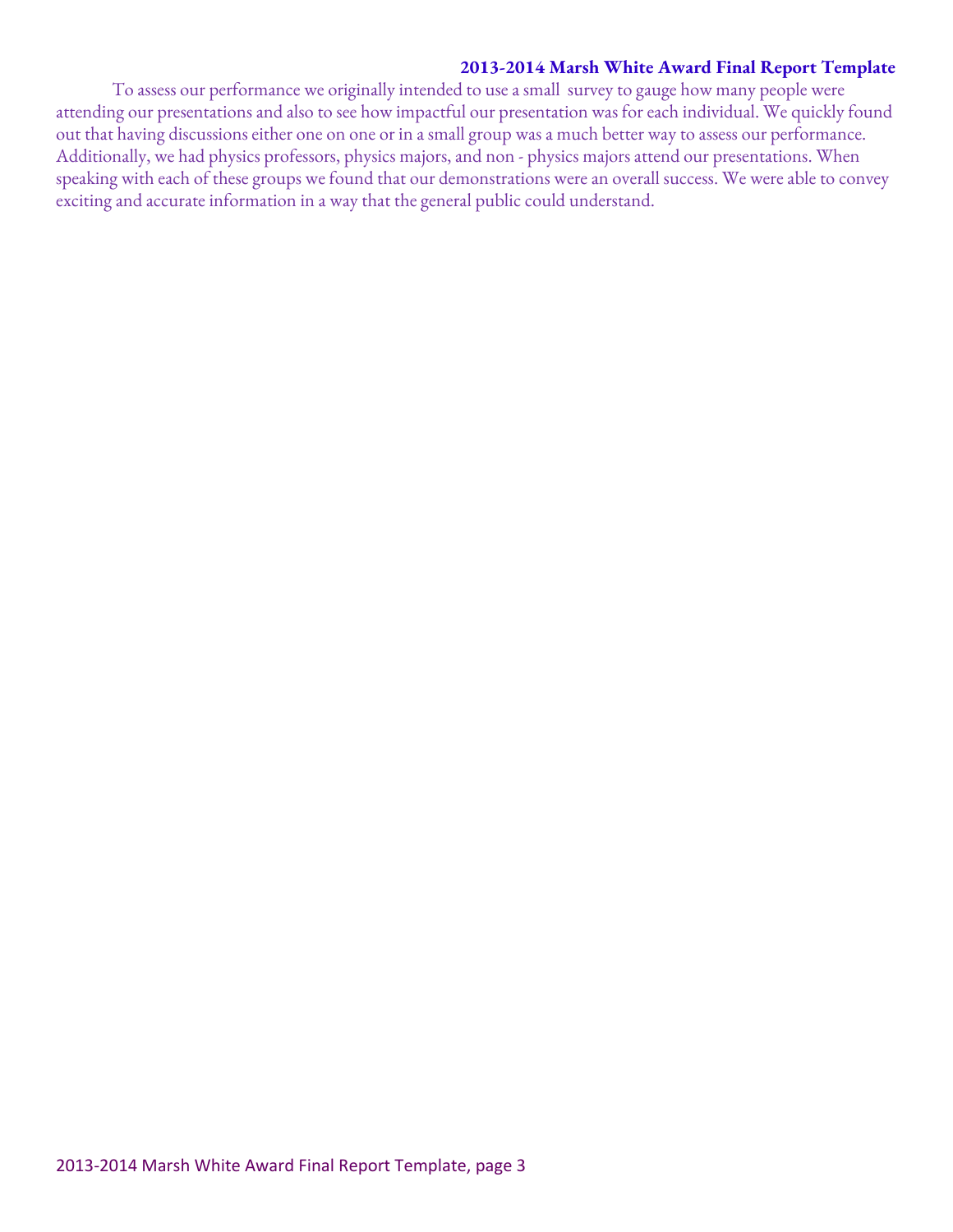### **Key Metrics and Reflection**

| Who was the target audience of your project?                                                                                                                                                                                                                                 | Families of children near a local science                                                                                                                                                                                                                                                                                                                    |  |
|------------------------------------------------------------------------------------------------------------------------------------------------------------------------------------------------------------------------------------------------------------------------------|--------------------------------------------------------------------------------------------------------------------------------------------------------------------------------------------------------------------------------------------------------------------------------------------------------------------------------------------------------------|--|
|                                                                                                                                                                                                                                                                              | museum                                                                                                                                                                                                                                                                                                                                                       |  |
| How many attendees/participants were directly impacted by<br>your project?<br>Please describe them (for example "50 third grade students"<br>or "25 families").                                                                                                              | 60 families                                                                                                                                                                                                                                                                                                                                                  |  |
| How many students from your SPS chapter were involved in<br>the activity, and in what capacity?                                                                                                                                                                              | Approximately 10 students managed and<br>explained demos at the day fair and<br>constructed the demos                                                                                                                                                                                                                                                        |  |
| Was the amount of money you received from SPS sufficient<br>to carry out the activities outlined in your proposal?<br>Could you have used additional funding? If yes, how much<br>would you have liked and how would the additional funding<br>have augmented your activity? | Only one demo suffered shortcomings due to<br>funding, the multi-armed pendulum. The<br>materials used were not of the highest quality.<br>With an additional \$100, we could build and<br>weld a better mount and build it in a way that<br>would allow use for years to come in similar<br>activities.                                                     |  |
| Do you anticipate repeating this project/activity/event in the<br>future, or having a follow-up project/activity/event? If yes,<br>please describe.                                                                                                                          | This has been an annual event for several<br>years, and we hope to repeat this activity for<br>several more years to come. We may slightly<br>vary the demonstrations, but it will largely<br>remain the same.                                                                                                                                               |  |
| What new relationships did you build through this project?                                                                                                                                                                                                                   | One of our professors spearheaded our<br>activity's alignment with the UN's Women in<br>Science Week, Peter Hirschfeld. Professor<br>Hirschfeld has grown closer to the club in this<br>collaboration. Additionally, we had glancing<br>interactions with LSU professor Gabriela<br>Gonzales when she gave a lecture at the<br>Alachua County Public Library |  |
| If you were to do your project again, what would you do<br>differently?                                                                                                                                                                                                      | We would build more sophisticated demos.<br>With more preparation and funding, we can<br>create more and better demonstrations.                                                                                                                                                                                                                              |  |

### **Press Coverage (if applicable)**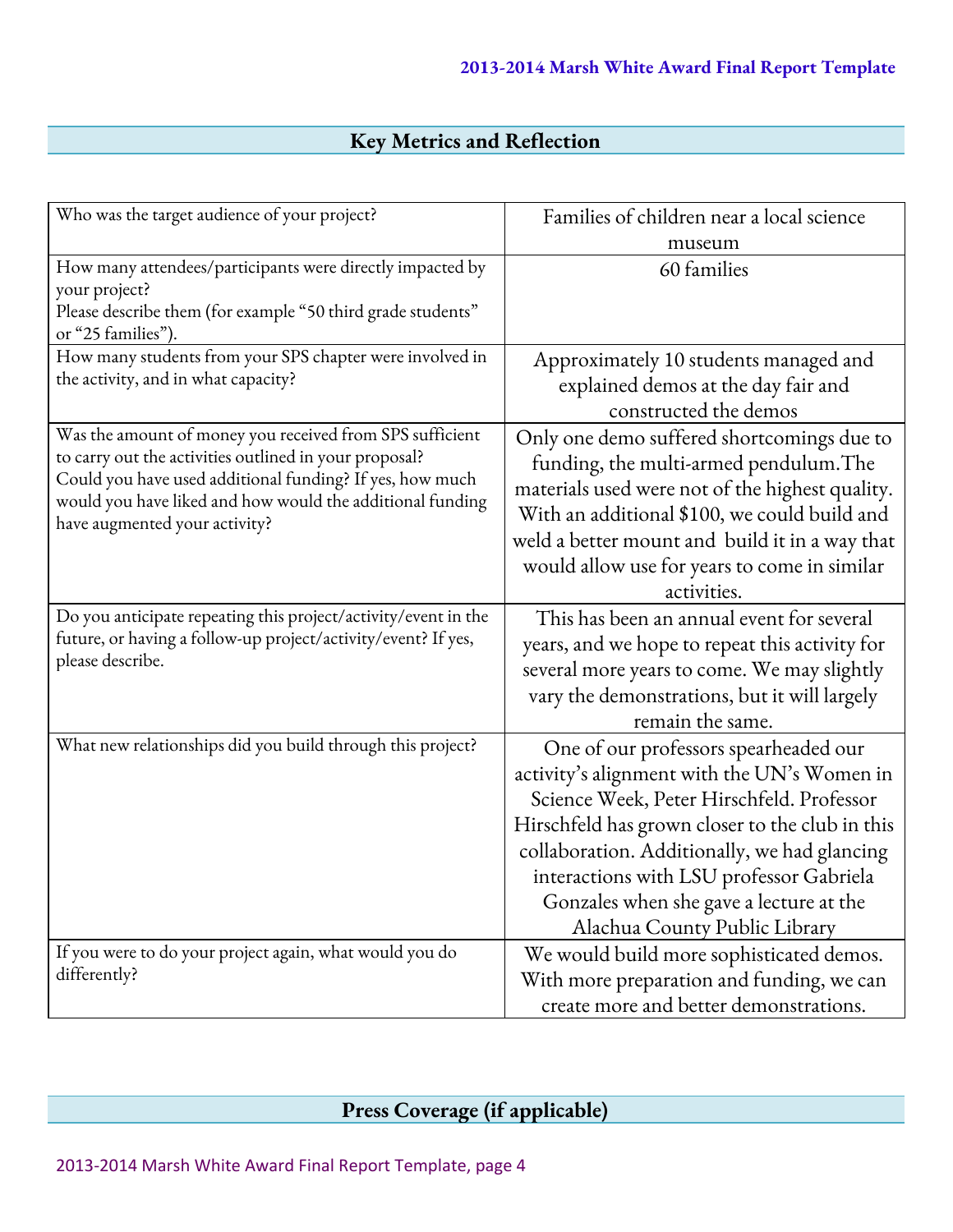N/A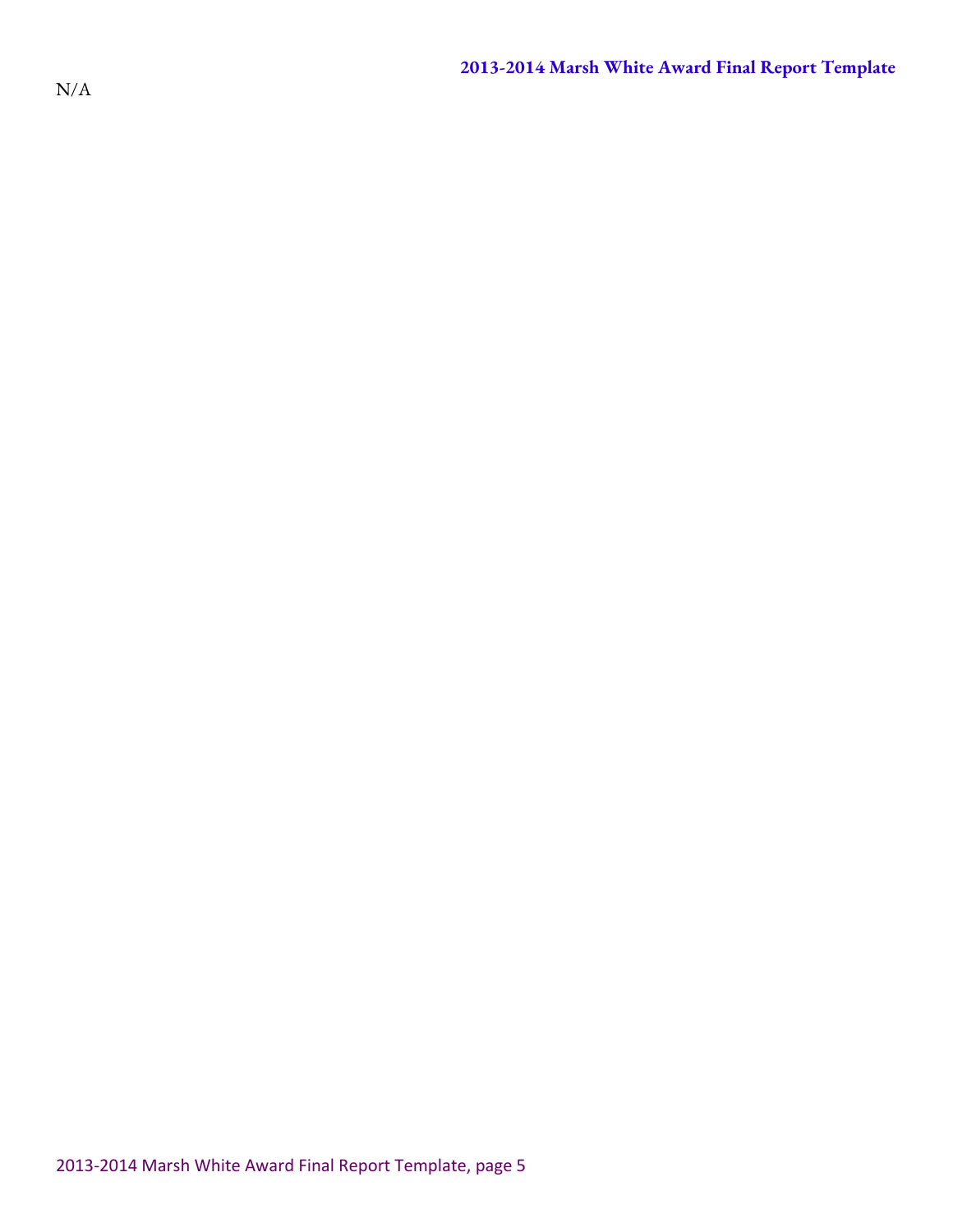**Expenditures**

We were able to create more demos than originally anticipated by going to a local business that resold miscellaneous items that we needed at a much lower price than expected. Items we could not find here were either bought in stores or online for the prices we expected them to be. We purchased a Nerf Gun, bike wheel, vacuum bell jar, a copper pipe, neodymium magnets, a glass prism, tuning forks, springs, an electroscope, an electrostatic kit, a large cloth, pvc pipe, a wooden stand, and metal piping. Our total expenses were approximately \$490 , \$245 worth of supplies purchased with SPS funding.

**Expenditure Table**

| Item              | Please explain how this expense relates to<br>your project as outlined in your proposal.                                                                                                      | Cost     |
|-------------------|-----------------------------------------------------------------------------------------------------------------------------------------------------------------------------------------------|----------|
| Slinky            | The Slinky was used to demonstrate                                                                                                                                                            | \$11.00  |
|                   | waves, both longitudinal and transverse.                                                                                                                                                      |          |
|                   |                                                                                                                                                                                               |          |
| Vacuum Bell Jar   | The vacuum bell jar was used to show<br>various phenomena dealing with<br>pressure.                                                                                                           | \$120.00 |
| Neodymium Magnets | The neodymium magnets were used<br>with magnetic filings to manipulate the<br>magnetic material inside as well as with<br>the copper pipe to show Lenz's Law<br>with induced magnetic fields. | \$10.99  |
| Glass Prism       | The glass prism was used to demonstrate the<br>diffraction of light into its separate wavelengths<br>and explaining the light's wave properties.                                              | \$10.97  |
| Copper Pipe       | Used with the neodymium magnets to show<br>Lenz's Law.                                                                                                                                        | \$10     |
| Large Cloth       | Used to create gravity well demo.                                                                                                                                                             | \$4      |
| PVC Pipe          | Used to create gravity well demo.                                                                                                                                                             | \$24.20  |
| Wooden Stand      | Used as base for pendulum.                                                                                                                                                                    | \$18.84  |
| Metal Piping      | Used for arms of pendulum.                                                                                                                                                                    | \$35     |
|                   |                                                                                                                                                                                               |          |
|                   |                                                                                                                                                                                               |          |
|                   | \$245                                                                                                                                                                                         |          |